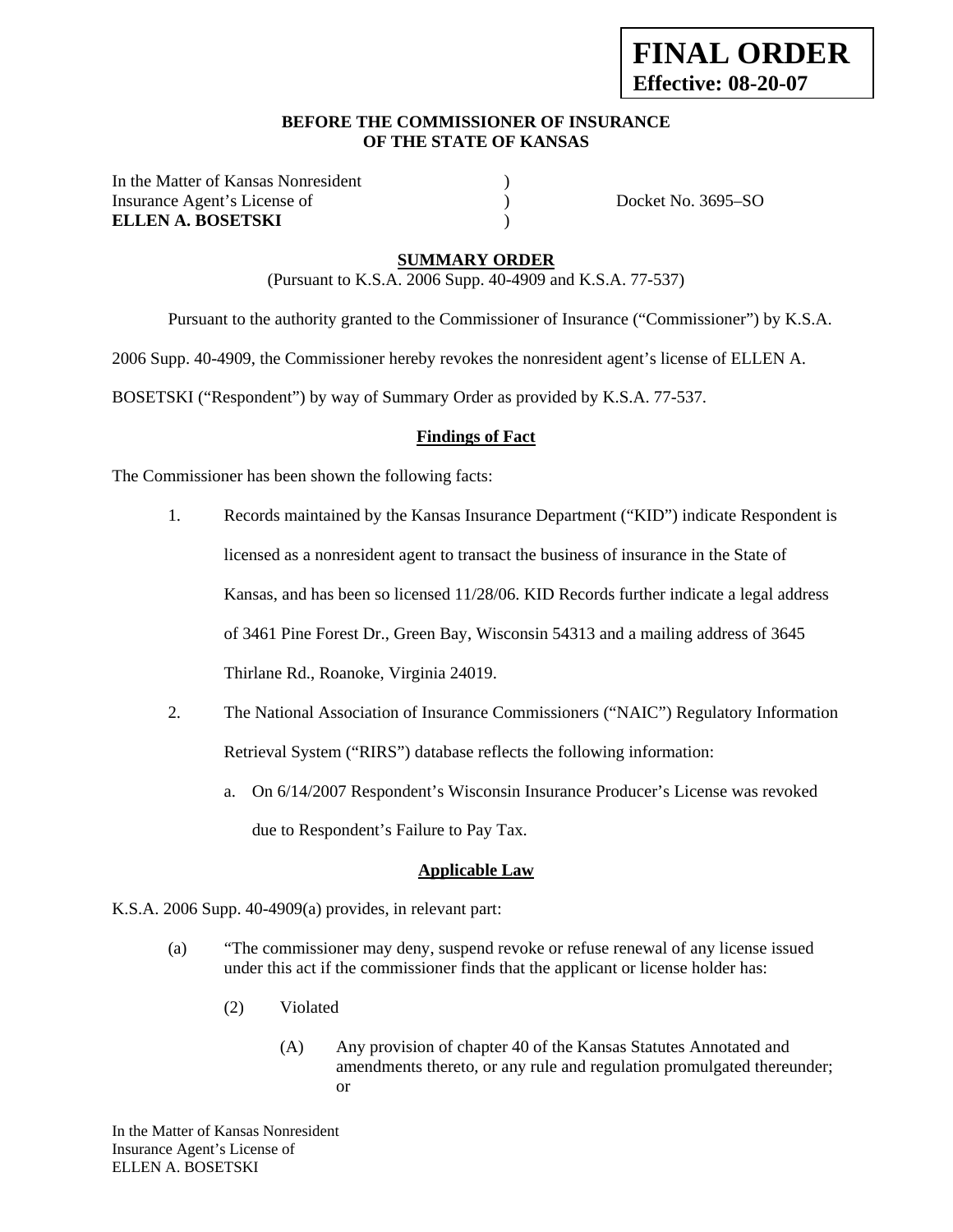- (9) Had an insurance agent license, or its equivalent denied, suspended or revoked in any other state, district or territory.
- (b) In addition, the commissioner may suspend, revoke or refuse renewal of any license issued under this act if the commissioner finds that the interests of the insurer or the insurable interests of the public are not properly served under such license.

# **Conclusions of Law**

The Commissioner has jurisdiction over Respondent as well as the subject matter of this proceeding, and such proceeding is held in the public interest.

- 3. The Commissioner concludes that Respondent's Kansas nonresident insurance agent's license may be revoked solely because Respondent has had an agent's license or its equivalent revoked in another state.
- 4. Accordingly, the Commissioner concludes that sufficient grounds exist for the revocation of nonresident insurance agent's license of Respondent pursuant to K.S.A. 2006 Supp. 40-4909(a)(9).
- 5. The Commissioner finds that the nonresident insurance agent's license of Respondent should be revoked without delay for the protection of the insurable interests of the public pursuant to K.S.A. 2006 Supp. 40-4909(b).
- 6. Based on the facts and circumstances set forth herein, it appears the use of summary proceedings in this matter are appropriate, in accordance with the provisions set forth in K.S.A. 77-537(a), in that the use of summary proceedings does not violate any provision of the law and the protection of the public interest does not require the Kansas Insurance Department to give notice and opportunity to participate to persons other than ELLEN A. BOSETSKI.

# **IT IS THEREFORE ORDERED BY THE COMMISSIONER OF INSURANCE THAT** the Kansas nonresident insurance agent's license of ELLEN A. BOSETSKI is hereby **REVOKED** effective the effective date of this Order.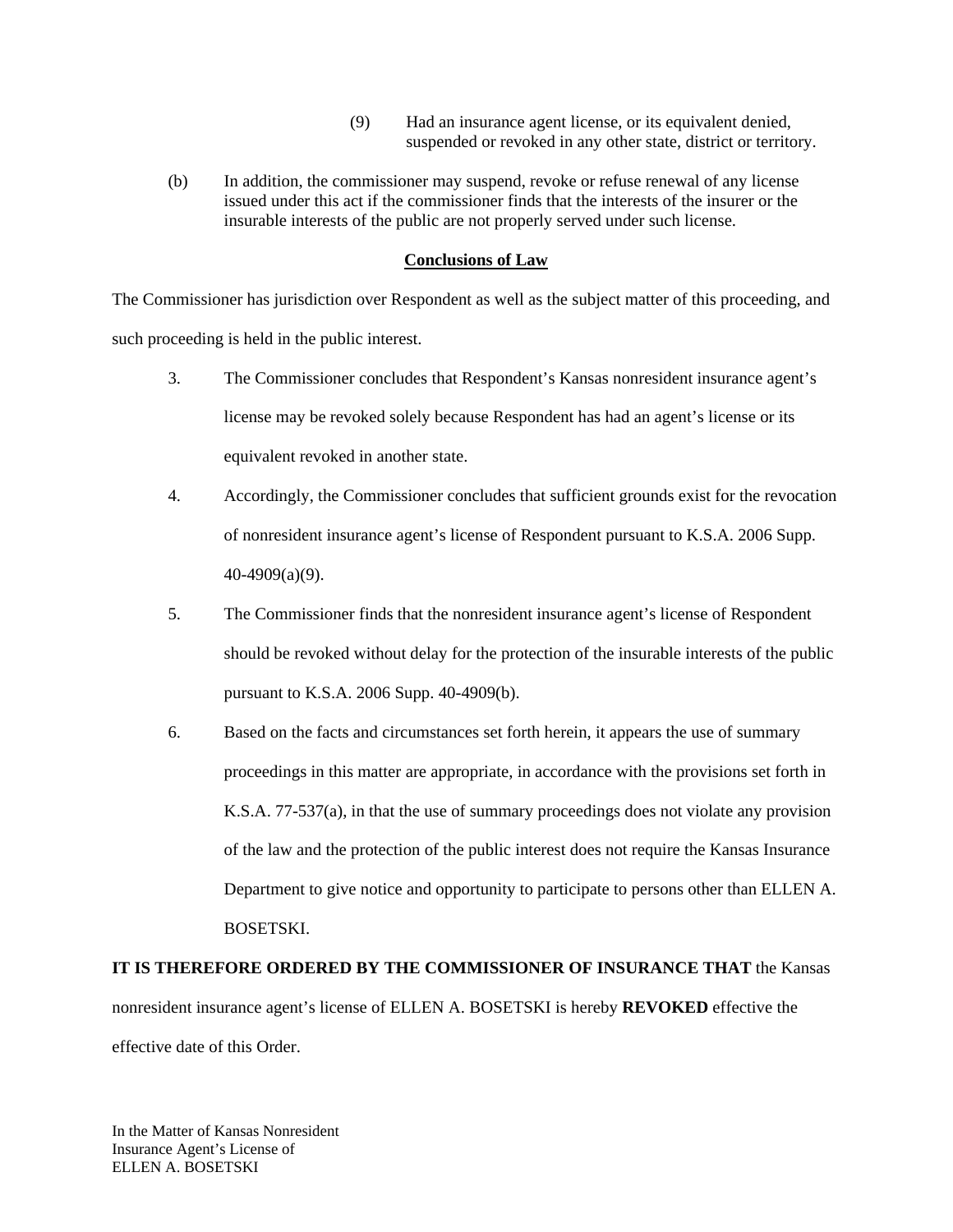**IT IS FURTHER ORDERED** that ELLEN A. BOSETSKI shall CEASE and DESIST from the sale,

solicitation, or negotiation of insurance and/or receiving compensation deriving from the sale, solicitation

or negotiation of insurance conducted after the effective date of this Order.

# **NOTICE OF RIGHTS**

ELLEN A. BOSETSKI ("Respondent") is entitled to a hearing pursuant to K.S.A. 77-537, the Kansas Administrative Procedure Act. If Respondent desires a hearing, she must file a written request for a hearing with:

 John W. Campbell, General Counsel Kansas Insurance Department 420 S.W.  $9<sup>th</sup>$  Street Topeka, Kansas 66612

This request must be filed within fifteen (15) days from the date of service of this Order. If Respondent requests a hearing, the Kansas Insurance Department will notify her of the time and place of the hearing and information on procedures, right of representation, and other rights of parties relating to the conduct of the hearing, before commencement of the same.

If a hearing is not requested in the time and manner stated above, this Order shall become effective as a Final Order upon the expiration of time for requesting a hearing, pursuant to K.S.A. 77-613. In the event Respondent files a petition for judicial review, pursuant to K.S.A. 77-613(e), the agency officer to be served on behalf of the Kansas Insurance Department is:

 John W. Campbell, General Counsel Kansas Insurance Department 420 S.W.  $9<sup>th</sup>$  Street Topeka, Kansas 66612

# **IT IS SO ORDERED THIS**  $1^{st}$  **DAY OF**  $\rightarrow$  **AUGUST\_\_\_\_, 2007 IN THE CITY OF TOPEKA, COUNTY OF SHAWNEE, STATE OF KANSAS.**



\_/s/ Sandy Praeger\_\_\_\_\_\_\_\_\_\_\_\_\_\_\_\_\_ Sandy Praeger Commissioner of Insurance

 \_/s/ John W. Campbell\_\_\_\_\_\_\_\_\_\_\_\_\_\_ John W. Campbell General Counsel